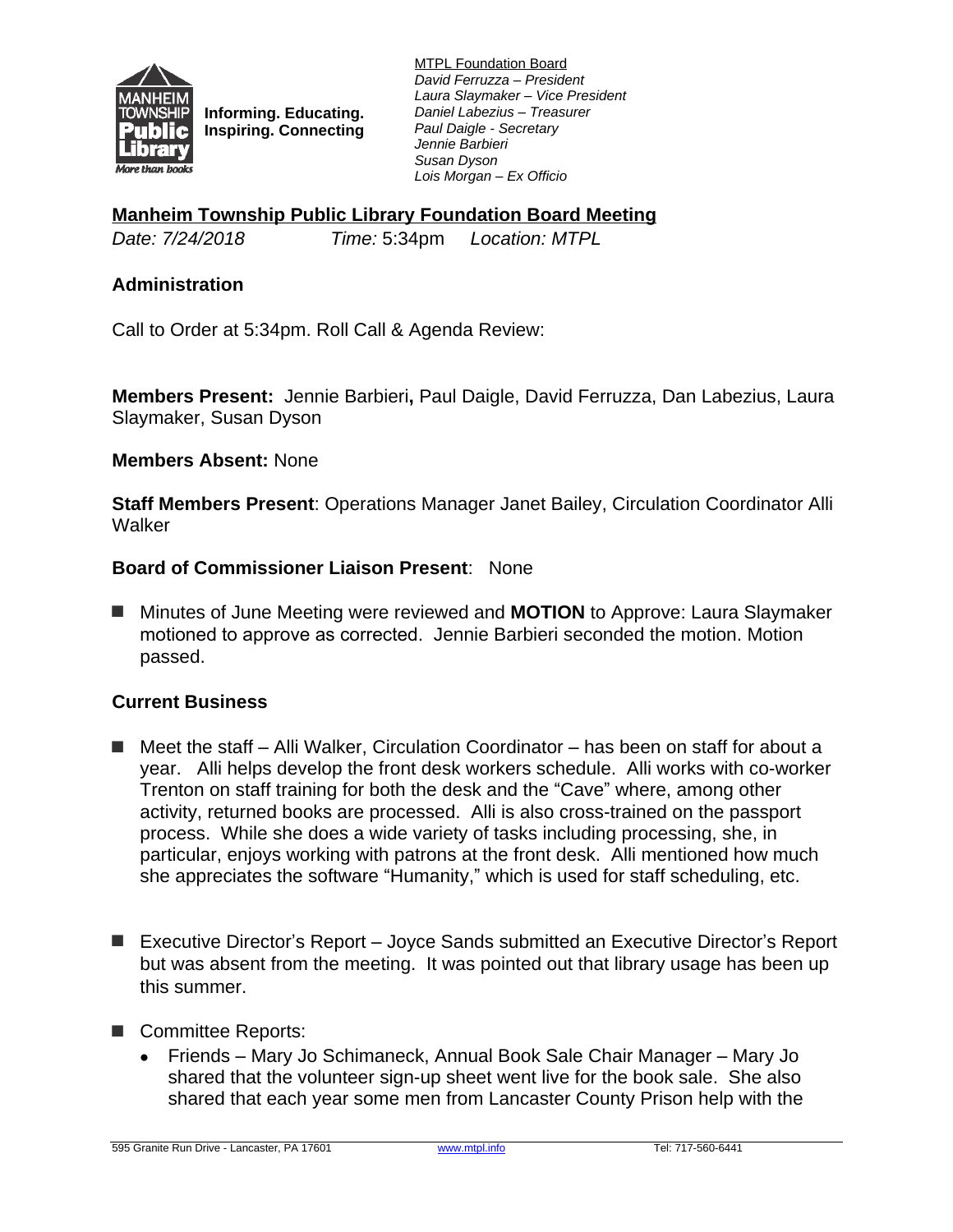

**Informing. Educating. Inspiring.**

setup as part of community service. Typically, four men will come, have breakfast, then help the Manheim Township Public Works staff with some of the heavy lifting and setup. Mary Jo said that the Public Works staff have been an invaluable asset and the event could not happen without their help each year. Spanish American Civic Association also partners with the Friends of the Library, and sends about 10 men each year for tear down and clean up. Additional volunteers also may come from the Boy Scouts for tear down as well.

There is currently no one being trained to manage the book sale in future years. Mary Jo mentioned that she has a hard time imagining one person running all of the book sale processes by themselves. It may take a few people working together to help oversee this year-round process. Mary Jo shared that the bulk of book sale funds come from Amazon sales (Amazon YTD 2018 is just over \$11,000; 2017 net was ~\$24,200). Tell Café book sales in 2017 netted ~\$8,900. Last year's annual book sale, September 2017, raised just over \$20,000.

- MTPL Development Consultant, Tim Smedick, shared about restaurant fundraisers including Isaac's (July 19, netted \$180), Oregon Dairy (Sept. 18). Knight & Day and Park City diners contribute 10% of customers' bills to MTPL (no expiration date). He is also overseeing "Buy the Book" (October 5) –including sponsorships, flowers, food and more. He also mentioned the Annual Appeal letter (earlier this year, probably September) and ExtraOrdinary Give (November 16). Over time he would also like to develop a business/corporate sponsorship program and outreach to local financial planners in terms of developing a legacy gift program.
- Finance Janet Bailey shared updated budget numbers. All state and local aid have been received for the year.
- Facilities David shared plans for improving some bookshelf lighting and also provided an update on parking, showing pictures of actual overflow parking on July 3.
- Personnel/Nominating no updates.

# **Old Business**

### **■**

# **New Business**

■ **Board Recruitment-** All board members were encouraged to reach out to colleagues who may recommend potential board members